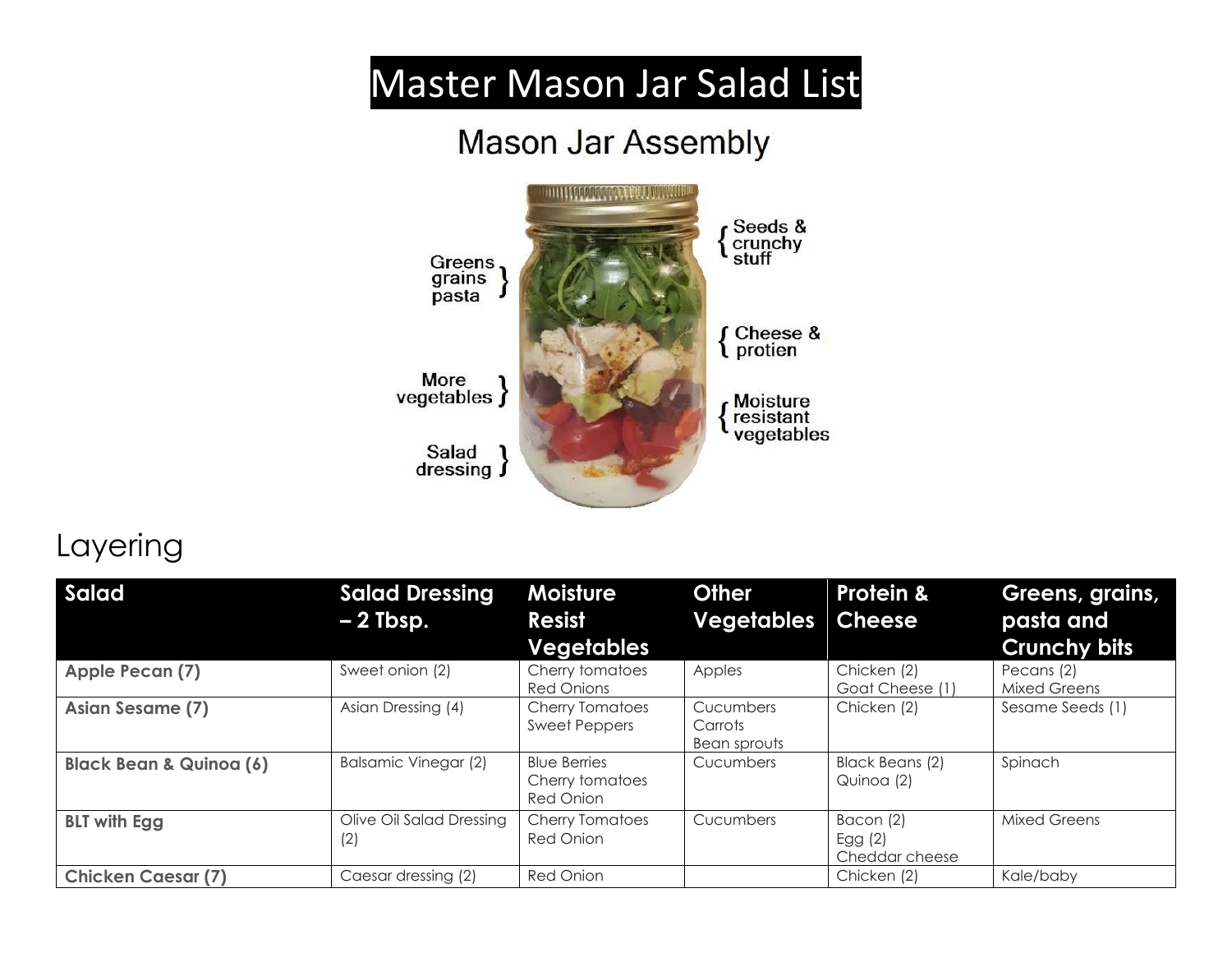|                                     |                                                                            |                                                                       |                                              | Bacon (2)<br>Parmesan (1)                                     | Romaine                         |
|-------------------------------------|----------------------------------------------------------------------------|-----------------------------------------------------------------------|----------------------------------------------|---------------------------------------------------------------|---------------------------------|
| Chicken Fajita (7)                  | Low Cal Ranch (2)<br>Fajita Seasoning                                      | <b>Cherry Tomatoes</b><br><b>Red Onion</b><br><b>Black Olives (1)</b> | <b>Roasted Red</b><br>Peppers<br>Avocado (1) | Cheddar (1)<br>Chicken (2)                                    | <b>Mixed Greens</b>             |
| Chopped Cobb (7)                    | Low Cal Ranch (2)                                                          | Cherry tomatoes<br><b>Red Onions</b>                                  | Cucumbers                                    | Egg $(1)$<br>Bacon (1)<br>Ham $(1)$<br>Chicken (2)            | Kale/Spinach                    |
| Egg Salad (7)                       | Olive Oil Salad dressing<br>(2)<br>Eggs, chopped (4) *Mix<br>with dressing | Celery<br><b>Red Onion</b><br>Radish                                  | Peppers<br>Green Onion                       | Ham (1)                                                       | <b>Mixed Greens</b>             |
| Greek (7)                           | Greek Dressing (2)                                                         | <b>Black Olives (2)</b><br>Cherry tomatoes<br>Red Onion               | Cucumbers                                    | Feta Cheese (1)<br>Chicken (1)                                |                                 |
| <b>Greek with Pasta (7)</b>         | Greek Dressing (2)                                                         | <b>Black Olives (2)</b><br>Cherry tomatoes<br>Red Onion               | Cucumbers                                    | Feta Cheese (1)<br>Chicken (2)<br>Rotini (1)                  |                                 |
| <b>Loaded Tuna Salad (7)</b>        | Olive Oil salad dressing<br>(2)                                            | Celery<br><b>Red Onion</b>                                            | Carrots                                      | Tuna $(1)$<br>Cheese (1)<br>Rotini (3)                        | Green onions                    |
| Loaded Tuna Salad Keto (5)          | Olive Oil salad dressing<br>(2)                                            | Celery<br><b>Red Onion</b>                                            | Carrots                                      | Tuna $(2)$<br>Cheese (1)                                      | Zucchini<br>Green onions        |
| <b>Protein Madness (7)</b>          | Low Cal Ranch (2)                                                          | Cherry tomatoes<br><b>Red Onions</b>                                  | Corn (1)                                     | Black Beans (2)<br>Chicken (2)                                | <b>Mixed Greens</b><br>Cilantro |
| <b>Mediterranean (7)</b>            | <b>Balsamic Vinaigrette</b><br>Dressing (2)                                | Artichokes<br><b>Black Olives (1)</b><br>Cherry tomatoes              | Cucumbers                                    | Parmesan (1)<br>Chicken (2)<br>White cannellini<br>bean $(1)$ |                                 |
| <b>Mixed with Chickpeas (7)</b>     | Low Cal Sesame (2)                                                         | Cherry tomatoes<br><b>Sweet Peppers</b>                               | Celery<br>Cucumbers                          | Goat Cheese (1)<br>Chickpeas (3)                              | Spinach<br>Flax Seeds (1)       |
| <b>Roasted Vegetable Salad (7)</b>  | <b>Balsamic Vinaigrette</b><br>Dressing (2)                                | Sweet peppers<br>Red onion                                            | Mushrooms<br>Cherry Tomatoes                 | Goat Cheese (2)<br>Chicken (3)                                |                                 |
| <b>Southwest Black Bean</b>         | Low Cal Ranch (2)<br>Fajita Seasoning                                      | Cherry tomatoes<br><b>Red Onion</b>                                   | Avocado (1)<br><b>Blackened corn</b>         | <b>Black Beans (2)</b><br>Chicken (2)                         | <b>Mixed Greens</b>             |
| <b>Steak with Zesty Avocado (7)</b> | Zesty Avocado Cilantro<br><b>Buttermilk Dressing (2)</b>                   | Sweet peppers<br>Red onion                                            | Mango<br>Avocado (1)                         | Gorgonzola (2)<br>Steak $(2)$                                 | Greens<br>Chives                |
| <b>Taco Mason Jar Salad (7)</b>     | Low Cal Ranch (2)                                                          | Cherry tomatoes<br>Red Onion                                          | Carrots<br><b>Snap Peas</b><br>Green onion   | Ground beef & taco<br>spice $(4)$<br>Cheddar Cheese (1)       | <b>Mixed Greens</b>             |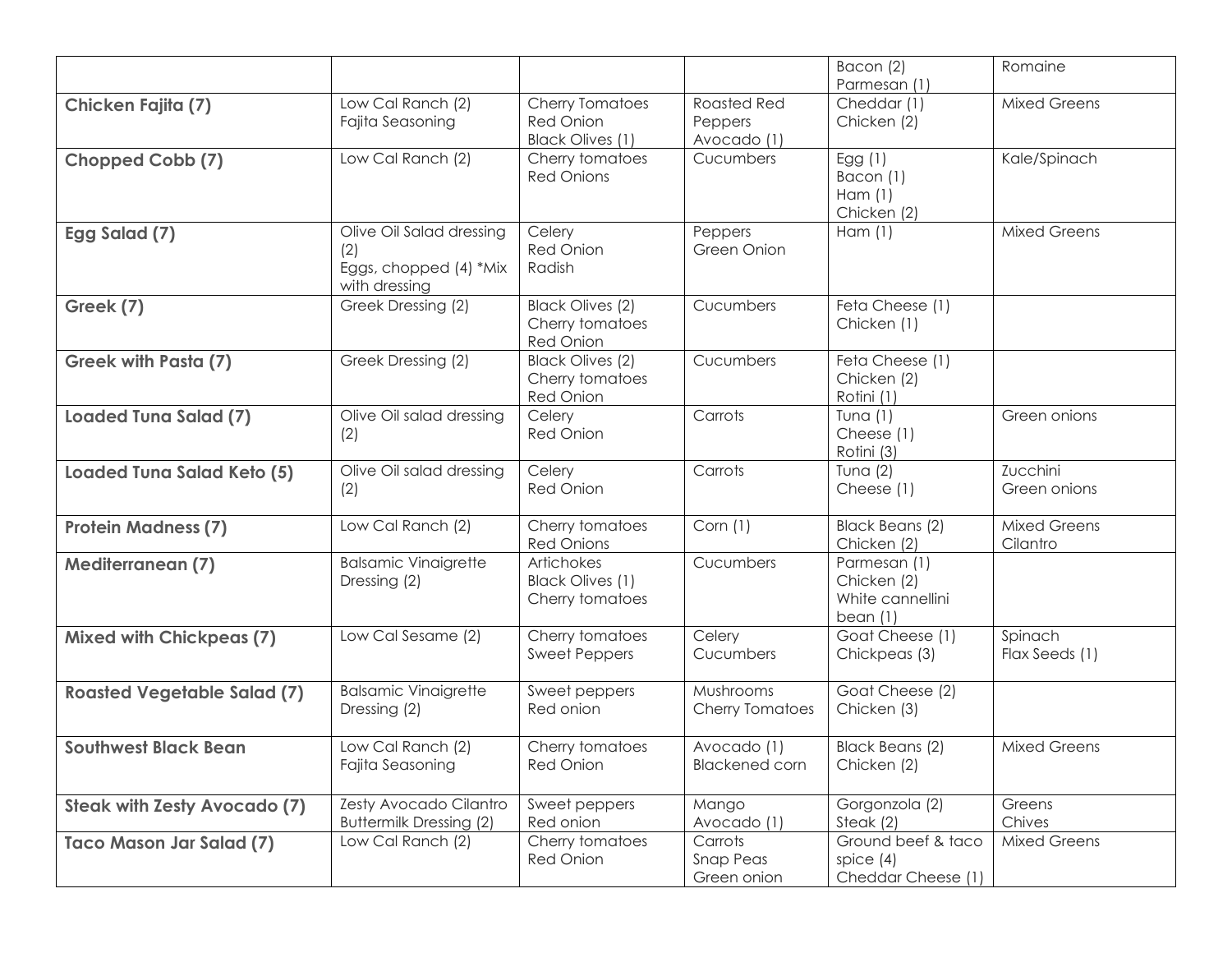| Pineapple, tresh | Thai Curry Chicken Salad (5) | Low Calorie honey<br>Dijon (2) | Sweet peppers<br>Red onion | Cucumbers | Sesame seeds (1)<br>Chicken (2) | Mixed Greens |
|------------------|------------------------------|--------------------------------|----------------------------|-----------|---------------------------------|--------------|
|------------------|------------------------------|--------------------------------|----------------------------|-----------|---------------------------------|--------------|

## **Measurements**

| Salad                           | Ingredient                | Measurement   | WW                          | Preparation            |
|---------------------------------|---------------------------|---------------|-----------------------------|------------------------|
| Apple Pecan (7)                 | Low Cal Sweet Onion       | 2 tablespoons | <b>SP</b><br>$\overline{2}$ |                        |
|                                 | Cherry tomatoes           | $10 - 12$     |                             | Whole                  |
|                                 | Red onion                 |               |                             |                        |
| Review: Not great, did not      |                           | 1 tablespoons |                             | Chopped                |
| like with the dressing, may try | Apples                    | $3/4$ cup     |                             | Peeled & Chopped       |
| again                           | Goat cheese               | 1 tablespoon  | $\mathbf{1}$                | Crumbled               |
|                                 | Roasted Chicken breast    | $1/3$ cup     | $\mathbf{2}$                | Cooked & Chopped       |
|                                 | Pecans                    | 1 tablespoon  | $\overline{2}$              | Chopped                |
|                                 | Mix greens                | 1 cup         |                             |                        |
| Asian Sesame (7)                | Asian Dressing            | 2 tablespoons | $\overline{4}$              |                        |
|                                 | <b>Cherry Tomatoes</b>    | $6$ to $8$    |                             | Whole                  |
|                                 | Sweet peppers             | $1/4$ cup     |                             | Deseeded & Sliced thin |
| Review: Family favourite        | Cucumbers                 | $1/4$ cup     |                             | Peeled & Chopped       |
|                                 | Carrots                   | $1/2$ cup     |                             | Peeled & Shredded      |
|                                 | Bean sprouts              | $1/2$ cup     |                             |                        |
|                                 | Roasted Chicken breast    | $1/3$ cup     | $\overline{2}$              | Cooked & Chopped       |
|                                 | Sesame seeds              | 1 teaspoon    |                             |                        |
| Black Bean & Quinoa (6)         | Fat free Balsamic Vinegar | 2 tablespoons | $\overline{2}$              |                        |
|                                 | <b>Blue Berries</b>       | $1/4$ cup     |                             |                        |
|                                 | <b>Cherry Tomatoes</b>    | $6$ to $8$    |                             | Whole                  |
| Review: OK, not awesome         | Red onion                 | 1 tablespoon  |                             | Peeled & Chopped       |
|                                 | Cucumbers                 | $1/4$ cup     |                             | Peeled & Chopped       |
|                                 | <b>Black beans</b>        | $1/3$ cup     | $\overline{2}$              | Drained & Rinsed       |
|                                 | Quinoa                    | $1/3$ cup     | $\overline{2}$              | Cooked & cooled        |
|                                 | <b>Baby Spinach</b>       | 1 cup         |                             |                        |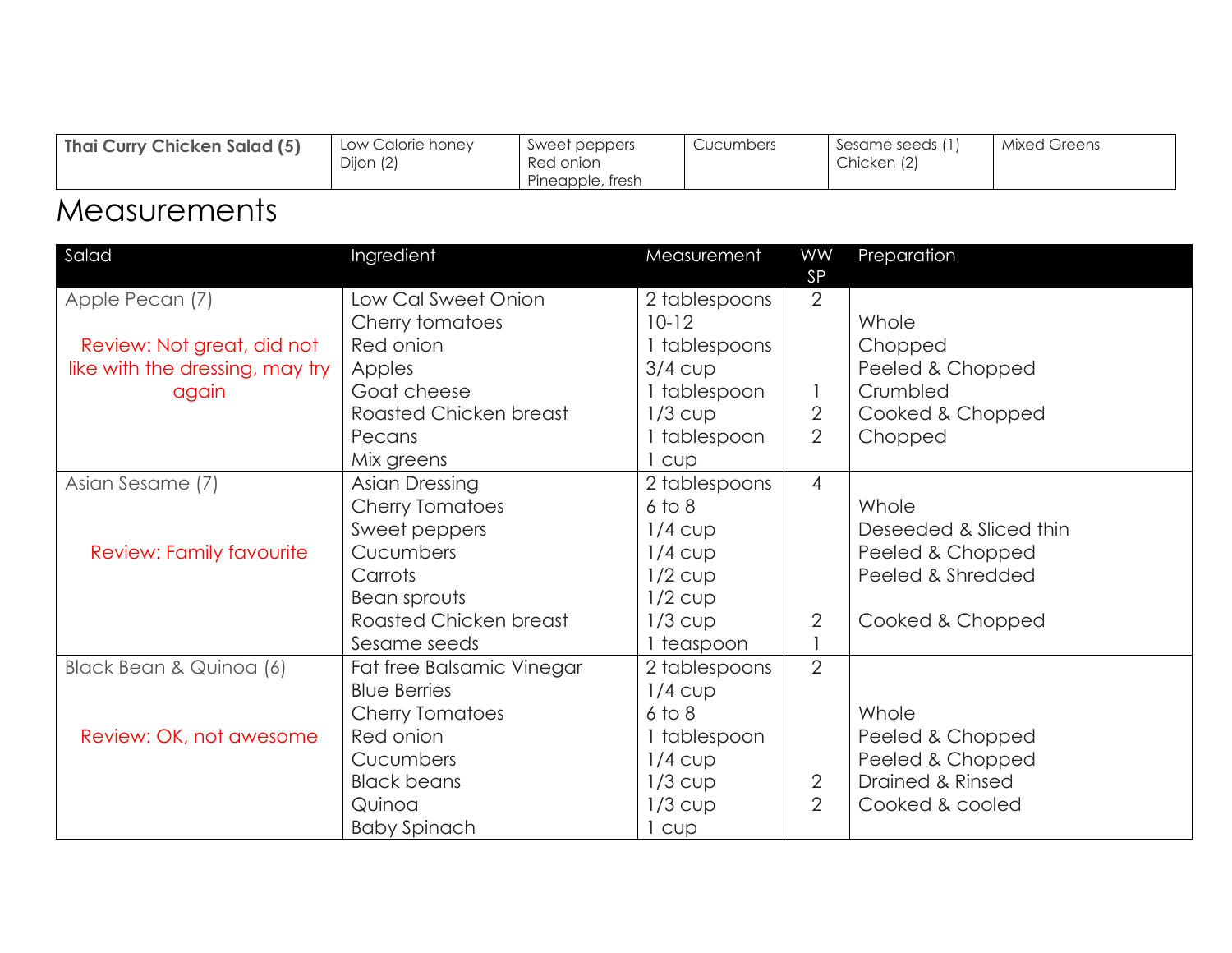| BLT with Egg (7)                | Olive Oil Salad Dressing      | 2 tablespoons       | $\overline{2}$ | Mix salad dressing with garlic    |
|---------------------------------|-------------------------------|---------------------|----------------|-----------------------------------|
|                                 | Garlic powder                 | 1/4 teaspoon        |                | powder                            |
|                                 | <b>Cherry Tomatoes</b>        | $6$ to $8$          |                | Whole                             |
| <b>Review: Family favourite</b> | <b>Red Onion</b>              | 1 tablespoon        |                | Peeled & Chopped                  |
|                                 | Cucumbers                     | $1/3$ cup           |                | Peeled & Chopped                  |
|                                 | <b>Bacon</b>                  | 2 Slices            | $\overline{2}$ | Cooked and Crumbled               |
|                                 | Hard-boiled egg               | egg                 | $\overline{2}$ | Boil, cook and chop               |
|                                 | <b>Cheddar Cheese</b>         | 1 tablespoon        | $\mathbf{1}$   | Shredded                          |
|                                 | <b>Mixed Greens</b>           | cup                 |                |                                   |
| Chicken Caesar with Kale (7)    | Garlic                        | $\frac{1}{2}$ clove |                | Peeled & finely diced             |
|                                 | Red onion                     | 1 tablespoon        |                | Peeled & minced                   |
|                                 | <b>Roasted Chicken breast</b> | $1/3$ cup           | $\overline{2}$ | Cooked & Chopped                  |
| <b>Review: Family favourite</b> | <b>Bacon</b>                  | 2 Slices            | $\overline{2}$ | Cooked and Crumbled               |
|                                 | Parmesan                      | 1 tablespoon        | $\mathbf{1}$   | Grated                            |
|                                 | Romaine/Kale                  | 1 cup               |                |                                   |
|                                 | Low Calorie Caesar            | 2 tablespoons       | $\overline{2}$ | In an applesauce container on top |
| Chicken Fajita (7)              | Low Calorie Ranch             | 2 tablespoons       | $\overline{2}$ |                                   |
|                                 | Fajita Seasoning              | 1 teaspoon          |                | Mix lightly with the dressing     |
|                                 | <b>Cherry Tomatoes</b>        | $6$ to $8$          |                | Whole                             |
| <b>Review: Family favourite</b> | Red onion                     | 1 tablespoon        |                | Peeled & Chopped                  |
|                                 | <b>Black olives</b>           | $\overline{4}$      | 1              | Sliced in half                    |
|                                 | <b>Roasted Red Peppers</b>    | $1/4$ cup           |                | Cut into large pieces             |
|                                 | Avocado                       | 1/4                 | 1              | Peel, remove seed and chop        |
|                                 | <b>Cheddar Cheese</b>         | 1 tablespoon        | $\mathbf{1}$   | Shredded                          |
|                                 | <b>Roasted Chicken breast</b> | $1/3$ cup           | $\overline{2}$ | Cooked & Chopped                  |
|                                 | <b>Mixed Greens</b>           | cup                 |                |                                   |
| Chopped Cobb (7)                | Light ranch                   | 2 tablespoons       | $\overline{2}$ |                                   |
|                                 | <b>Cherry Tomatoes</b>        | $6$ to $8$          |                | Whole                             |
|                                 | Red onion                     | 1 tablespoon        |                | Peeled & Chopped                  |
| Review: OK, not awesome         | Cucumbers                     | $1/2$ cup           |                | Peeled & Chopped                  |
|                                 | Hard-boiled egg               | $1/2$ egg           | $\mathbf{1}$   | Boil, cook and chop               |
|                                 | <b>Bacon</b>                  | 1 Slice             | $\mathbf{1}$   | Cooked and Crumbled               |
|                                 | Ham                           | $1/4$ cup           | $\mathbf{1}$   | Chopped fine                      |
|                                 | <b>Roasted Chicken breast</b> | $1/3$ cup           | $\overline{2}$ | Cooked & Chopped                  |
|                                 | <b>Mixed Greens</b>           | cup                 |                |                                   |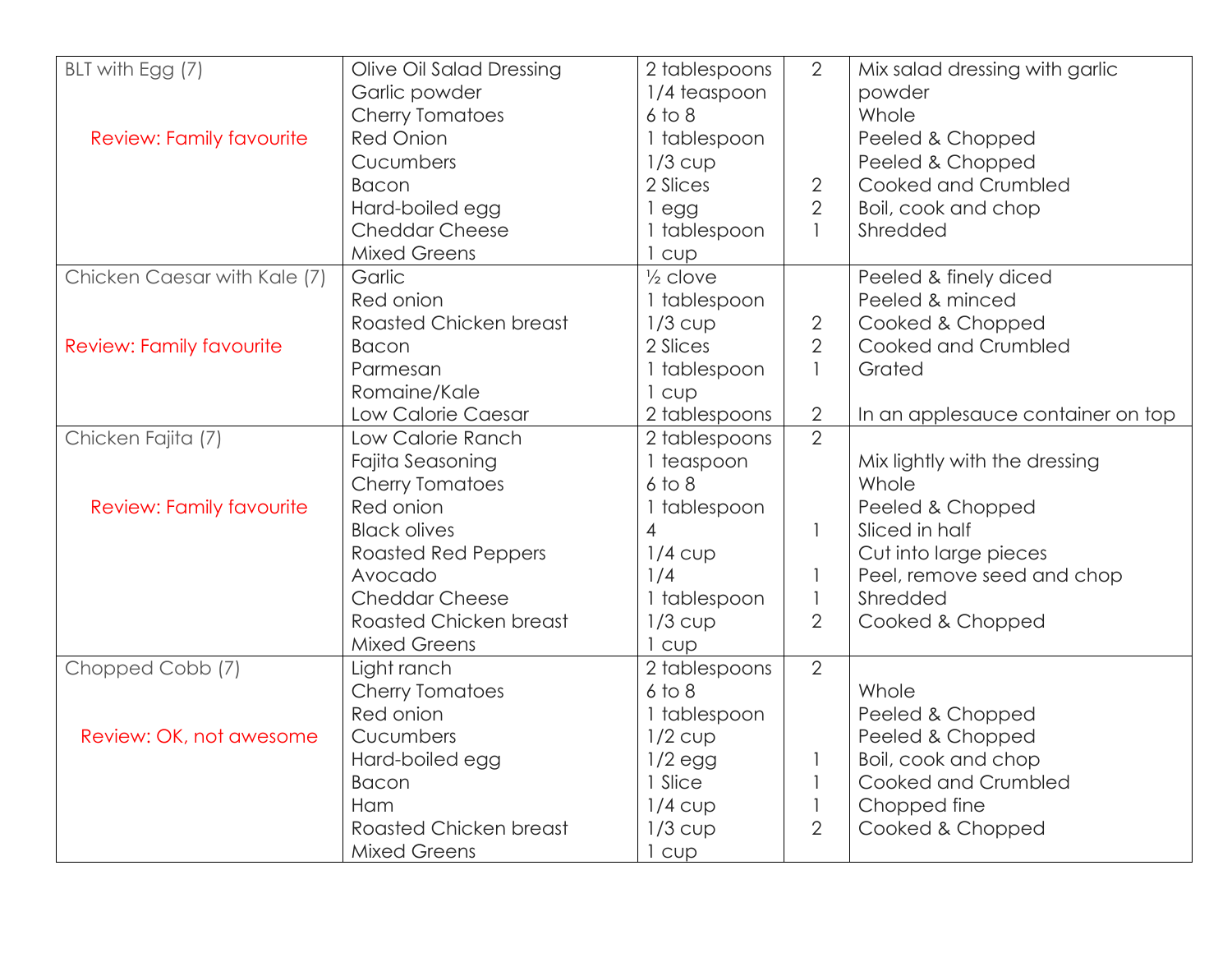| Egg Salad (7)                   | Olive Oil Salad dressing | 2 tablespoons | $\overline{2}$ | Boil, cook, chop and mix with |
|---------------------------------|--------------------------|---------------|----------------|-------------------------------|
|                                 | Eggs, chopped            | 2 eggs        | $\overline{4}$ | dressing                      |
| Review: Only good stored for    | Celery                   | $1/3$ cup     |                | Chopped thin                  |
| 1 day                           | Red onion                | 1 tablespoon  |                | Peeled & Chopped              |
|                                 | Radish, sliced           | 1 tablespoon  |                | Peeled & Chopped              |
|                                 | Peppers, sliced thin     | $1/4$ cup     |                | Sliced thin and chopped       |
|                                 | Green Onion              | 2 tablespoons |                | Chopped                       |
|                                 | Ham, rosemary            | 2 slices      | 1              | <b>Diced</b>                  |
|                                 | <b>Mixed Greens</b>      | CUD           |                |                               |
| Greek (7)                       | Greek dressing           | 2 tablespoons | $\overline{2}$ |                               |
|                                 | <b>Black olives</b>      | 6             | $\overline{2}$ | Sliced in half                |
|                                 | <b>Cherry Tomatoes</b>   | 10 to 12      |                | Whole                         |
| <b>Review: Family favourite</b> | Red onion                | 1 tablespoon  |                | Peeled & Chopped              |
|                                 | Cucumbers                | $3/4$ cup     |                | Peeled & Chopped              |
|                                 | Sweet peppers            | $1/2$ cup     |                | Chopped large                 |
|                                 | Feta cheese              | 1 tablespoon  | $\mathbf{1}$   | Crumbled                      |
|                                 | Roasted Chicken breast   | $1/3$ cup     | $\overline{2}$ | Cooked & Chopped              |
| Greek with Pasta (7)            | Greek dressing           | 2 tablespoons | $\overline{2}$ |                               |
|                                 | <b>Black olives</b>      | 6             | $\overline{2}$ | Sliced in half                |
|                                 | <b>Cherry Tomatoes</b>   | 10 to 12      |                | Whole                         |
| <b>Review: Great</b>            | Red onion                | 1 tablespoon  |                | Peeled & Chopped              |
|                                 | Cucumbers                | $3/4$ cup     |                | Peeled & Chopped              |
|                                 | Sweet peppers            | $1/2$ cup     |                | Chopped large                 |
|                                 | Feta cheese              | 1 tablespoon  |                | Crumbled                      |
|                                 | Rotini, gluten free      | $1/4$ cup     | $\mathbf{1}$   | Boil, cook                    |
|                                 | Roasted Chicken breast   | $1/4$ cup     |                | Cooked & Chopped              |
| Loaded Tuna Salad (7)           | Olive Oil Salad dressing | 2 tablespoons | $\overline{2}$ |                               |
|                                 | Celery                   | $1/3$ cup     |                | Chopped thin                  |
| Review: Good, but only good     | Red onion                | 2 tablespoons |                | Peeled & Chopped              |
| for 3 days                      | Carrots                  | $1/2$ cup     |                | Peel, shred or dice           |
|                                 | Tuna                     | $1/2$ can     |                | Drain                         |
|                                 | <b>Cheddar Cheese</b>    | 1 tablespoon  | $\mathbf{1}$   | Shredded                      |
|                                 | Rotini, gluten free      | $1/3$ cup     | 3              | Boil, cook                    |
|                                 | Zucchini, spiral         | $1/3$ cup     |                | Spiraled                      |
|                                 | <b>Green Onion</b>       | 2 tablespoons |                | Chopped                       |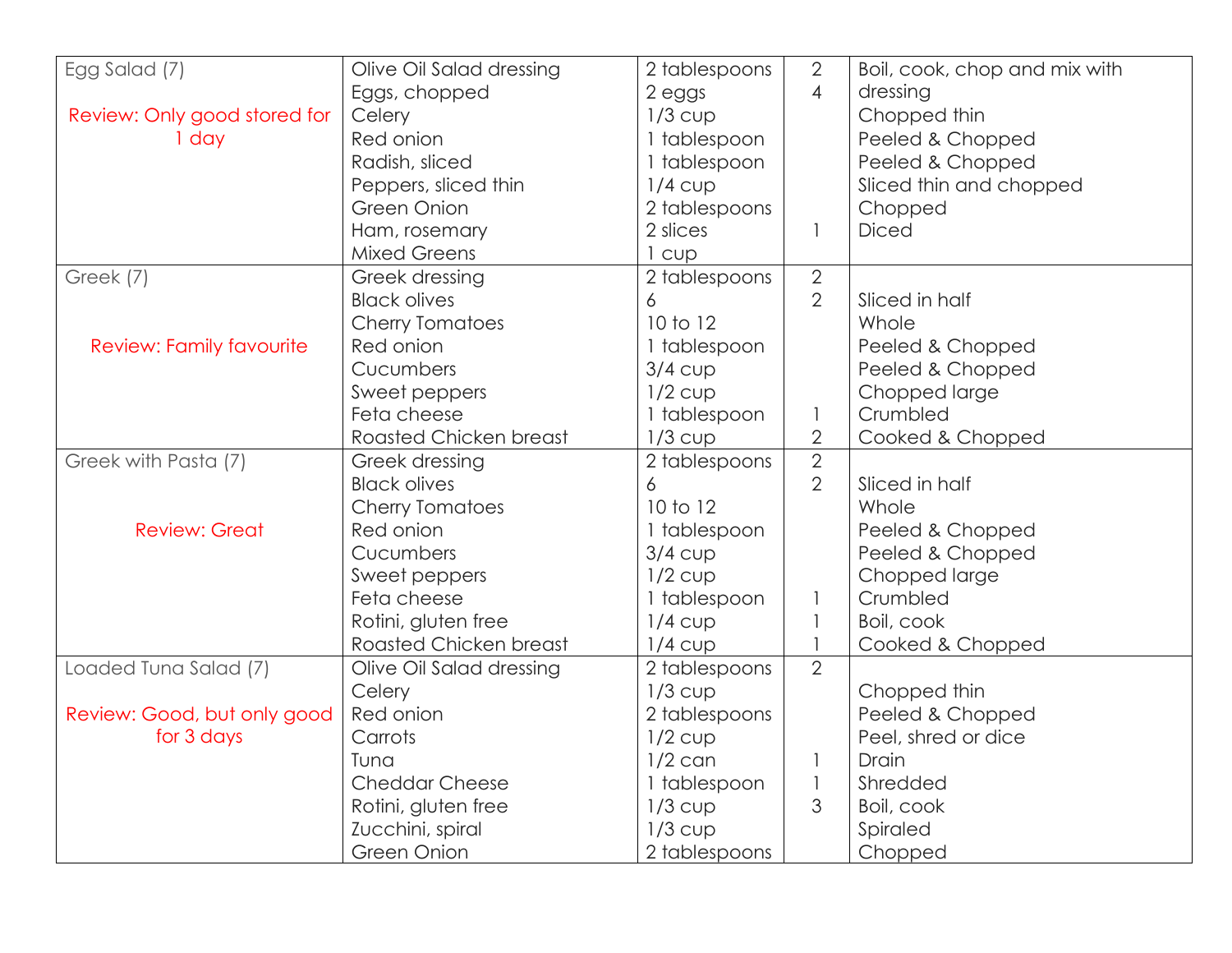| Mediterranean (7)                       | <b>Balsamic Dressing</b>             | 2 tablespoons | $\overline{2}$ |                               |
|-----------------------------------------|--------------------------------------|---------------|----------------|-------------------------------|
|                                         | <b>Artichokes</b>                    | $1/4$ cup     |                | Drained & chopped             |
|                                         | <b>Black olives</b>                  | 3             | $\mathbf{1}$   | Sliced in half                |
| <b>Review: Family favourite</b>         | <b>Cherry Tomatoes</b>               | 10 to 12      |                | Whole                         |
|                                         | White cannellini bean                | $1/4$ cup     | 1              | Drained & Rinsed              |
|                                         | Cucumbers                            | $1/2$ cup     |                | Chopped large                 |
|                                         | Parmesan                             | 1 tablespoon  | $\mathbf{1}$   | Grated                        |
|                                         | Roasted Chicken breast               | $1/3$ cup     | $\overline{2}$ | Cooked & Chopped              |
| Roasted Vegetable Salad (7)             | <b>Balsamic Vinaigrette Dressing</b> |               | $\overline{2}$ |                               |
|                                         | Sweet peppers                        | 1/2           |                | Grilled & Chopped             |
|                                         | Red onion                            | 2 tablespoons |                | Roasted & Chopped             |
| <b>Review: Great</b>                    | Mushrooms                            | $1/c$ up      |                | Roasted & Chopped             |
|                                         | <b>Goat Cheese</b>                   | 2 tablespoons | $\overline{2}$ | Crumbled                      |
|                                         | <b>Cherry Tomatoes</b>               | $6$ to $8$    |                | Roasted & Whole               |
|                                         | <b>Roasted Chicken breast</b>        | $1/2$ cup     | $\mathfrak{S}$ | Cooked & Chopped              |
| Southwest Black Bean (7)                | Light ranch                          | 2 tablespoons | $\overline{2}$ |                               |
|                                         | Fajita Seasoning                     | 1/2 teaspoon  |                | Mix lightly with the dressing |
|                                         | <b>Cherry Tomatoes</b>               | $6$ to $8$    |                | Whole                         |
| <b>Review: Great</b>                    | Red onion                            | 1 tablespoon  |                | Peeled & Chopped              |
|                                         | Avocado                              | 1/4           | $\mathbf{1}$   | Peel, remove seed and chop    |
|                                         | Roasted corn                         | $1/4$ cup     | $\mathbf{1}$   | Roast and cool                |
|                                         | <b>Black beans</b>                   | $1/4$ cup     | $\mathbf{1}$   | Drain and rinse               |
|                                         | Roasted Chicken breast               | $1/3$ cup     | $\overline{2}$ | Cooked & Chopped              |
|                                         | <b>Mixed Greens</b>                  | cup           |                |                               |
| Steak with Zesty Avocado (7)            | Zesty Avocado Cilantro               | 2 tablespoons | $\overline{2}$ |                               |
|                                         | <b>Buttermilk Dressing</b>           |               |                |                               |
|                                         | Sweet peppers                        | $1/2$ cup     |                | Chopped large                 |
| Review: Good, next time                 | Red onion                            | 1 tablespoon  |                | Peeled & Chopped              |
| more blue cheese (I only                | Mango                                | $1/4$ cup     |                | Peeled & Chopped              |
| added $\frac{1}{2}$ teaspoon this time) | Avocado                              | 1/4           | $\mathbf{1}$   | Peel, remove seed and chop    |
|                                         | Gorgonzola                           | 1 tablespoon  | $\overline{2}$ | Crumbled                      |
|                                         | <b>Steak</b>                         | $1/3$ cup     | $\overline{2}$ | Cooked med/rare & Chopped     |
|                                         | Greens                               | 1 cup         |                |                               |
|                                         | Chives                               | 2 teaspoons   |                | Chopped                       |